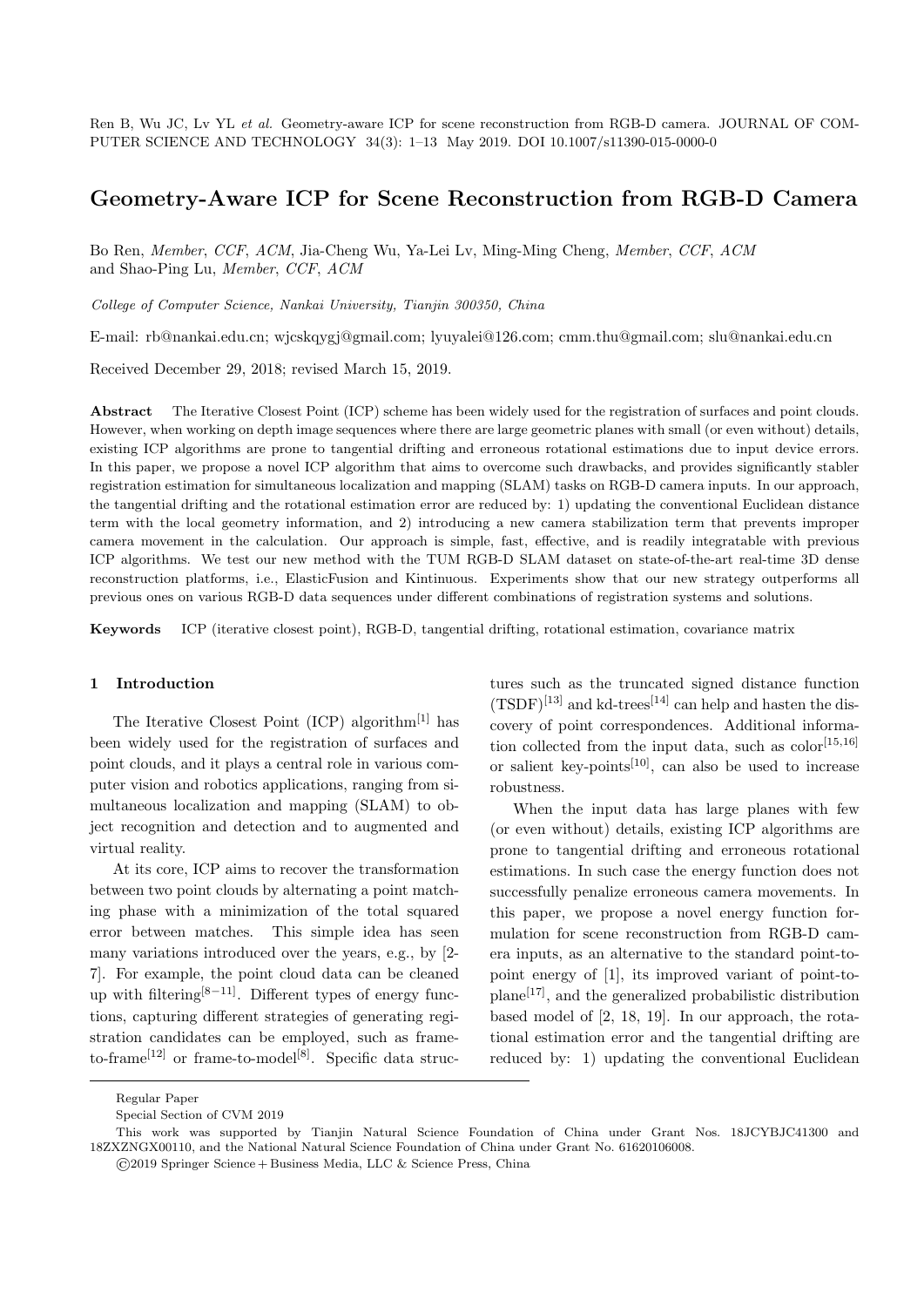distance term to take local geometry information into account, and 2) introducing a new camera stabilization term that prevents improper camera movement in the calculation.

Our modification is simple, fast yet effective. Experiments on the TUM RGB-D SLAM dataset show that our strategy outperforms all the matching energy function variations stated above. Furthermore, our solution is readily integratable with previous ICP algorithms, through a simple substitution of the corresponding terms in the energy function; thus all variations (e.g., using color or filtering) still apply.

Using our novel ICP energy function requires little extra computational overhead compared with the standard ICP pipeline. This enables us to generate better and more robust registration results without harming the usability of the ICP algorithm in realtime scenarios. We showcase this by integrating and benchmarking our novel ICP formulation in two stateof-the-art real-time 3D dense reconstruction platforms, ElasticFusion<sup>[20]</sup> and Kintinuous<sup>[21]</sup>.

Our main contributions are as follows.

1) We provide insight into the fundamental drawbacks of the conventional ICP algorithm that lead to erroneous rotational estimations and tangential drifting results.

2) Based on our analysis, instead of only using the conventional Euclidean distance, we introduce a geometry-aware energy function that leads to stabler registration estimation, especially in datasets containing less-detailed large planes.

3) Our algorithm is readily integratable with stateof-the-art SLAM systems and also achieves higher performance when combined with orthogonal strategies such as using color information or loop closure.

The remainder of this paper is structured as follows. Section 2 describes related work. In Section 3, based on a novel analysis that directly reveals the reasons causing failures of original ICP algorithm on realworld datasets, we develop our approach that targets at overcoming the drawbacks. Experimental results are shown in Section 4 and finally we conclude and discuss future work in Section 5.

# **2 Related Work**

The ICP algorithm is one of the most popular methods used in the local refinement stage of the extensively studied geometric registration problem[5*,*6*,*22*,*23]. The problem in this stage of registration is mainly to obtain a tight registration between surfaces<sup>[24,25]</sup>, where

an initial estimate of the rigid motion is computed from a former global alignment stage. Recently, the ICP algorithm and its variances have found more popularity in most real-time SLAM applications due to their simplicity and efficiency[26*−*30] .

However, the ICP algorithm is not perfect by itself, with many unresolved difficulties affecting its performance in practice, which leads to hundreds of research attempts to improve its versatility. The ICP algorithm has to match a new pose to a previous pose, which is sensitive to how precise and noise-free the previous and current poses are. There are filtering methods for the input point cloud data proposed to reduce noise from different practical sensors[8*−*11]. In contrast to the original frame-to-frame strategy[1*,*12], frame-to-model strategies[8*,*31] are proposed to further average out the erroneous noise. Meanwhile, other visual features are often used to assist matching in pose estimation, such as considering matching of the color from RGB-D sensor inputs[3*,*24], adding various keypoint descriptors[11*,*32] , which stabilize estimated camera motions and produce more robust registration compared with vanilla ICP. The cumulative errors from each estimation between frames can result in the failure of loop closure, and many researches tackle this problem by introducing global[33] or local[34*,*35] optimizations. A recent work uses re-localizing algorithm to enhance performance when data contains fast camera motion<sup>[36]</sup>. Other studies explored the utility of relaxed assignments[37*−*39] , distance field representations<sup>[40]</sup>, mixture models<sup>[41,42]</sup>, and local reference frame<sup>[43]</sup> for increasing the robustness of local registration, or using different data structures such as kd-tree<sup>[14,15]</sup> and TSDF<sup>[13]</sup> or being assisted with a spatial hashing scheme<sup>[44]</sup> to enhance computational performance of the ICP algorithm. Based on variations of ICP, integrated systems such as Kinectfusion<sup>[8]</sup>, Kintinuous<sup>[21]</sup>, InfiniTAM<sup>[45]</sup>, and ElasticFusion[20] are widely used in computer vision. The evaluations of the related methods are usually performed on benchmarks[46*,*47] .

The distance metric of ICP also evolves over time. Originally the ICP algorithm is based on a point-to-point calculation of distance metric<sup>[1]</sup>, while later on the point-to-plane method is proved to be more efficient with better results $[17]$ . Mainly adopted in robotics for laser-beam scanned data inputs, the normal-distributions transform (NDT) algorithm and its variants (such as Generalized-ICP  $(GICP)^{[2]}$ , 3D- $NDT^{[48]}$  and Color-NDT<sup>[49]</sup>) further use a probabilistic distribution based model for distance metric. How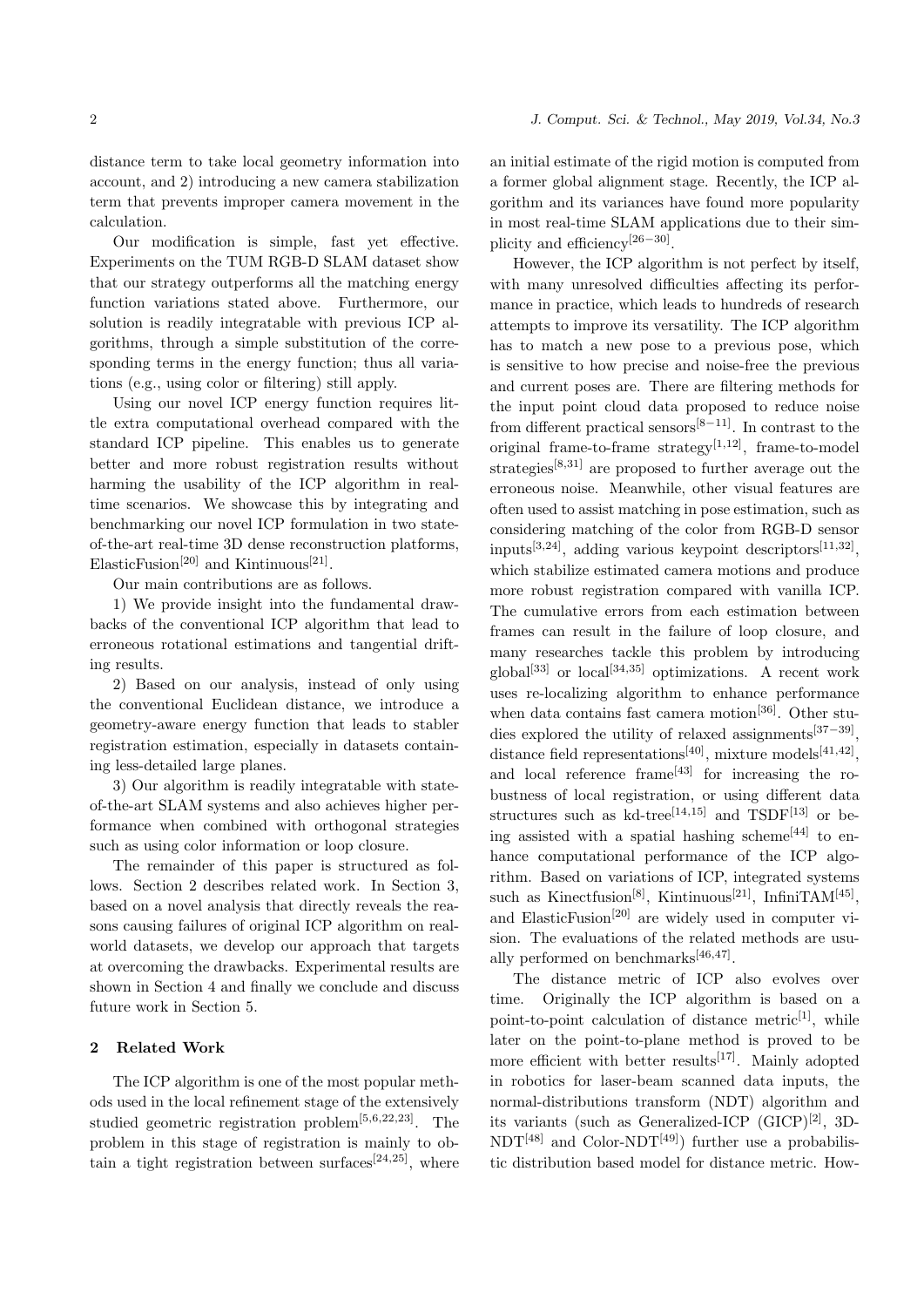ever, the point-to-point and point-to-plane methods do not consider local anisotropic geometry, and favor eliminating normal-aligned displacement over tangential displacements. On the other hand, the NDT-based algorithms assume normal-aligned errors are much smaller, and their weight should be much higher than tangential weights in matching optimization, which is true for laser-beam scanned input in robotics but not true for general RGB-D cameras widely used in computer vision. Contrary to the previous methods, we consider local geometry and input error from RGB-D cameras, enhancing camera pose registration by reducing rotational estimation errors and tangential drifting.

During the pose estimation between input frames, outlier handling is another problem that affects total performance of the ICP algorithm. These outlier points are usually recognized according to its mismatching distance<sup>[7]</sup>, rank in all pairs based on some metric<sup>[50]</sup>, or consistency with neighboring pairs $[51]$ . Many studies consider it suffice to discard the outliers[8*,*24], and a few researches such as  $GICP<sup>[2]</sup>$  indirectly include them in the computation with its distribution calculation. Instead of discarding the outliers, in our approach we utilize them in the pose estimation to help stabilize camera motion.

#### **3 Approach**

In this section, we first recap the conventional ICP algorithm and analyze the reason of its registration error. Then we introduce our novel ICP algorithm that is able to overcome the drawbacks in previous strategies.

## **3.1 Point-to-Plane ICP**

As a widely adopted ICP strategy, the point-to $plane^{[17]}$  ICP is generally considered to be an upgradation of the point-to-point<sup>[1]</sup> ICP, making it more suitable in various SLAM applications. Therefore, we settle to briefly recap the point-to-plane ICP in this subsection.

The point-to-plane ICP registers two point clouds from sequential inputs of two frames (or one frame and the global model in the frame-to-model case), and gives the estimation of camera pose change. An initial guess, usually using identity (or the camera pose of the last frame in the frame-to-model case), is first provided to generate an initialized set of matching-point pairs. Assuming that the point  $v_t^k$  from the current frame  $t$ matches with the point  $v^k$  from the previous frame,

and the normal vector of  $v^k$  is denoted as  $n^k$ , the camera pose estimation problem is equivalent to minimizing the following energy function<sup>[20]</sup>:

$$
E = \sum_{k} ||(\boldsymbol{v}^{k} - \exp(\hat{\boldsymbol{\xi}}) \boldsymbol{T} \boldsymbol{v}_{t}^{k}) \cdot \boldsymbol{n}^{k}||^{2}, \qquad (1)
$$

where **T** is the transformation matrix, and  $\hat{\boldsymbol{\xi}}$  corresponds to a small change of the camera pose. The summation consists of all Euclidean distances from each transformed  $v_t^k$  position to the corresponding mapping on the tangential plane of  $v^k$ . Given  $\hat{\xi}$  is small, such an energy function can be further linearized with respect to  $\xi$  using the Rodriguez equation, i.e.,  $J_{icp}\xi + r_{icp}$ , where  $J_{icp}$  is a combined measurement Jacobian form and  $r_{icp}$  is a residual<sup>[20]</sup>. Following this idea, an optimal solution of  $\xi$  can be obtained by the typical least square method.

# **3.2 Failure Case Analysis on Point-to-Plane ICP**

The point-to-plane ICP is widely used in computer vision applications whose inputs are captured with various depth cameras. Working on depth image sequences, however, this ICP algorithm is easy to generate erroneous camera pose estimations. This is much worse when the captured view has only a few large planes with few or even without details. A key observation is that such failure cases consist of two kinds of wrong camera pose estimation: 1) erroneous rotational estimation of the camera movement, and 2) tangential drifting of camera along a certain plane.

Generation of the rotational error can be analyzed with Fig.1. In this simple scene, suppose the ideal 3D model consists of a large plane and a small planar square perpendicular to it. Due to the precision of the input device (e.g., an RGB-D camera), the "current" and "previous" frames used in the calculation do not perfectly match with the "real object" and have small errors. Consider the case that their errors are both of a checker-board-like distribution but have reversed signs on the big plane as shown in Fig.1(a). The point-to-plane method evaluates the mismatch energy of different matching results and finds an optimized result with the minimum mismatch energy. In Fig.1 we select two possible matches that can be evaluated by point-to-plane ICP: one ideal match corresponding to the correct pose estimation (upper-right) and one 90*◦* rotated match which is wrong (lower-right). We will show in the following that as the point-to-plane ICP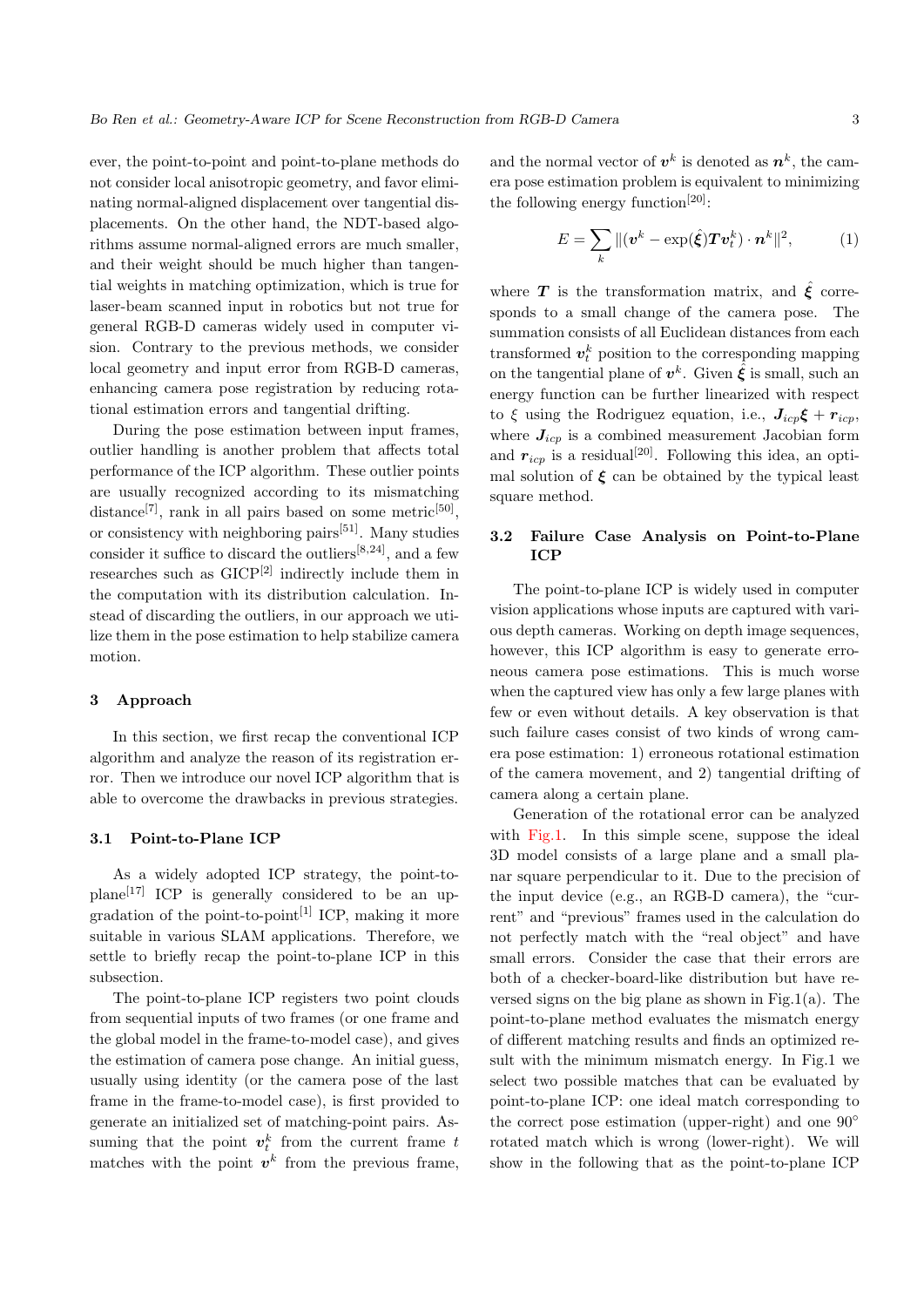

Fig.1. Erroneous rotational estimation caused by point-to-plane ICP. The scene consists of a large plane and a small square perpendicular to it. Small circles indicate sample points with input errors from device. White color means an error towards positive-*z* direction and black towards negative-*z* direction. Arrows indicate point match in the registration. When the plane is large enough compared with the square, point-to-plane ICP will lead to erroneous 90*◦* rotated match that eliminates the mismatch error on the large plane. Gaps between two large planes in this figure are drawn purely for visual clarity and do not exist in the registration.

minimizes the perpendicular mismatching distance between two frames, when the plane is sufficiently larger (as explained below) than the small square, the optimized result will be a wrong match that rotates the current frame by 90*◦* s. We need only simple calculation to see the reason. Suppose we have one sample point in each  $0.01 \text{ m}^2$  area, the small square has the side length of 0.2 m (4 samples) and the large-enough plane has the side length of 2 m (400 samples), the input error from device is 0.01 m. Using the energy function of point-to-plane ICP, in the ideal match, each point pair on the large plane has a mismatch distance of 0.02 m and each point pair on the small square has 0 m mismatch distance, thereby the total mismatch energy is  $(0.02 \text{ m})^2 \times 400 = 0.16 \text{ m}^2$ , where 400 is the number of sample points. In the 90<sup>°</sup> rotated wrong match, each point pair on the large plane has a mismatch distance of 0 m. Two of the four sample points on the small square have mismatch distance of 0.2 m, and the other two have that of 0.1 m. Therefore the total mismatch energy is  $2 \times (0.2 \text{ m})^2 + 2 \times (0.1 \text{ m})^2 = 0.1 \text{ m}^2$ . The point-to-plane ICP will thus be in favor of the wrong match compared with the ideal match, resulting in erroneous rotation. Note that in the latter wrong match, the vector mismatch-distance of the square has a tangential opponent measured at its estimated position. If we take this into consideration and put a larger weight on such a tangential mismatching distance based on local geometry, the energy of the wrong match may be able to scale up and surpass the energy of the ideal

match, leading to correct estimation toward the ideal match. We will discuss this in more detail in Subsection 3.3, and a real example on real-world dataset is provided there.

On the other hand, it is not hard to see that the tangential drifting along a large plane in the scene is a direct result of the point-to-plane ICP algorithm, since the dot product with  $n^k$  in (1) totally omits tangential mismatches in the calculation. However, such tangential drifting will create points (outliers) that are unable to find a good-enough match in the calculation. In state-of-the-art SLAM systems such as in Elastic-Fusion, such points will be treated as outliers, which means a large tangential drifting will produce many outlier points as shown in Fig.2. This inspires us to penalize outlier points to prevent tangential drifting, more details will be described in Subsection 3.3.



Fig.2. Tangential drifting along a finite plane creates a large number of outliers (gray region).

Plane size has influence in the above two aspects. Generally, in data sequences the scene contains many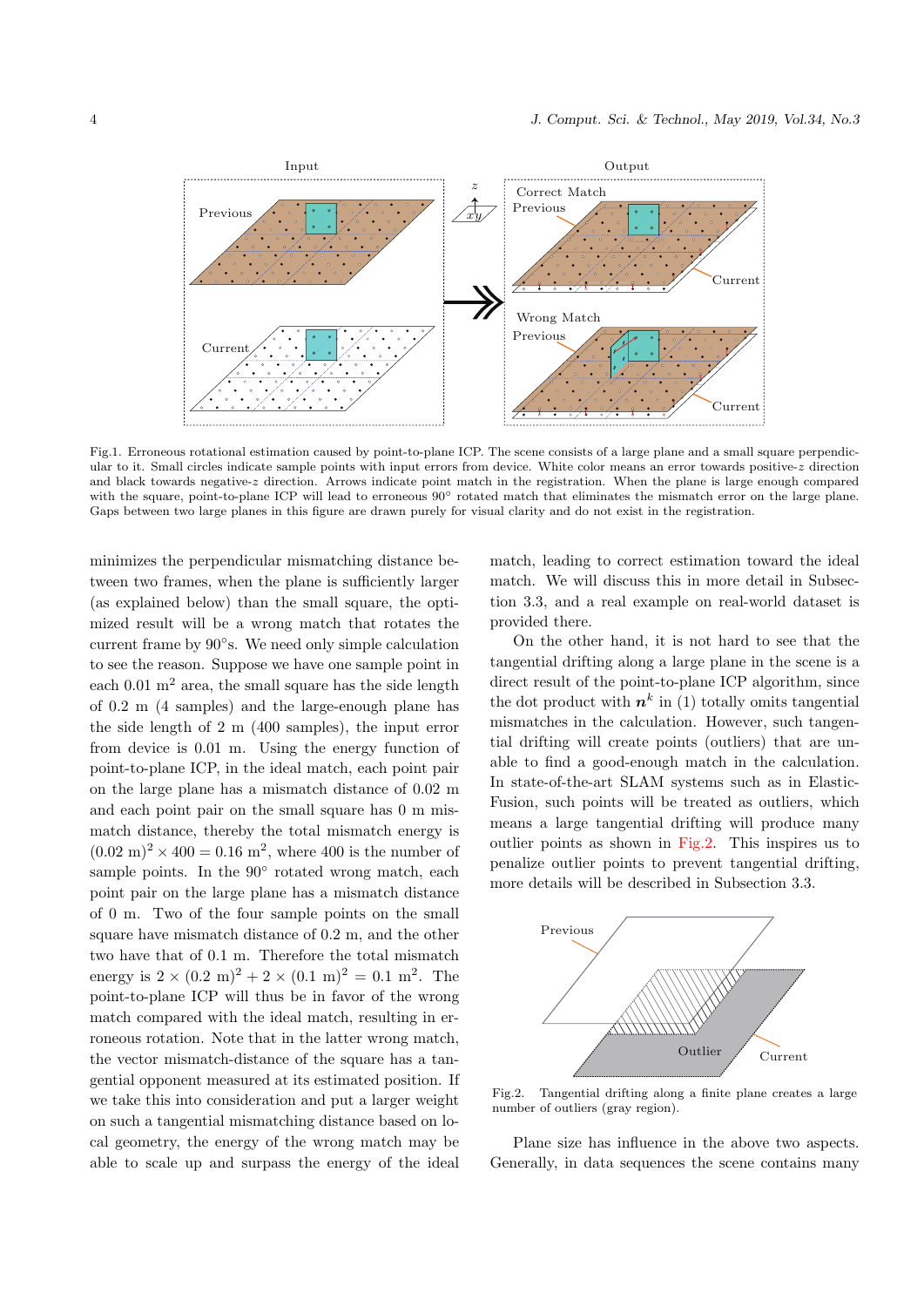planes of different sizes and alignments. While using (1), the optimization loop will be in favor of giving an estimation that strictly fits objects in their surface normal direction. In other words, if the noise or error from the input device generates competing mismatch between surfaces aligned in various directions, (1) will prefer to match larger planes in their normal directions first, over their tangential drift and the resulting mismatch of other smaller objects.

### **3.3 Geometry-Aware ICP**

Based on the above observation, we propose a novel geometry-aware ICP solution to resolve the specific problem of erroneous rotational estimation and tangential drifting.

### *3.3.1 Geometry-Aware Energy Function*

For improving rotational estimation, the Euclidean energy term is substituted by a new term as follows:

$$
E_1 = \sum_k \|\mathbf{D}^{\mathrm{T}}\tilde{\mathbf{G}}\mathbf{D}\|,\tag{2}
$$

 $\bm{D} = ||(\bm{v}^k\!-\!\exp(\hat{\bm{\xi}})\bm{T}\bm{v}_t^k)\!\cdot\!\bm{n}^k||\bm{n}^k \text{ is the mismatch-}$ ing distance vector with symbol meanings as described in Subsection 3.1.

Intuitively, we no longer use the Euclidean distance between two points, but modify it with a matrix  $G$ . To explain  $G$ , firstly a matrix  $G$  can be defined from the covariance matrix computed within a point's neighborhood as:

$$
G = \frac{\sum_{\boldsymbol{x} \in N} (\boldsymbol{x} - \bar{\boldsymbol{x}}) (\boldsymbol{x} - \bar{\boldsymbol{x}})^{\mathrm{T}}}{|N|},
$$

where *N* denotes the set of neighboring points, and  $\bar{x}$ is the average position vector.

The effect of the above *G* matrix is serving as an ellipsoidal kernel to the distance measurement, with its shortest axis along the geometric local normal direction, and longer axis along tangential directions. Due to the property of the covariance matrix, if *X* is a mismatching distance vector,  $X^T G X$  effectively scales distance in tangential directions proportional to the corresponding eigen values. Therefore, such energy function is geometry-aware in comparison with the Euclidean distance based formulation.

*G* can be easily computed from a  $5 \times 5$  pixel window on the input frame centered at each point. We also normalize *G* utilizing  $(\sum_{\mathbf{x} \in N} ||\mathbf{x} - \mathbf{x}_0||)/|N|$ , i.e., the average of distances from the current point to its

neighboring points, in order to count for scale change over depth. The final computation of kernel matrix *G* is:

$$
G = \begin{cases} \frac{|N|^\gamma}{(\sum_{x \in N} ||x - x_0||)^\gamma} (\frac{\sum_{x \in N} (x - \bar{x})(x - \bar{x})^\mathrm{T}}{|N|}), & \text{if } |N| > k_r, \\ k_n I, & \text{if } |N| \leq k_r, \end{cases}
$$
(3)

where  $x_0$  is the position of current point. For the few stand-alone points that have too few neighbors (less than  $k_r$ ), to avoid unreliable covariance matrix calculation, we set  $G = k_n I$  with  $k_n$  as a constant value. Since far-away points have larger errors, in order to reduce far-away-point influence, *γ* is set to 2 in frame-tomodel systems where a depth cut-off method is usually integrated, and is set to 4 in frame-to-frame systems where no such cut-off is applied.

Then  $\tilde{G}$  should be  $\tilde{G} = RGR^{\mathrm{T}}$ , where **R** is the rotation matrix between the current frame and the estimated pose, i.e.,  $x_e = Rx_c$  with  $x_e, x_c$  which refer to a direction vector in estimated and current coordinate respectively. This ensures distance scaling is correctly calculated in the estimated-pose local coordinate but not in camera screen coordinate. Note this also makes the optimization problem no longer quadratic. A solution is, in each ICP iteration, treating  $\tilde{G}$  as a known value calculated from the estimated rotation from the last iteration. We use this strategy in our approach, and in our experiments it always converges under realtime performance.

Note if  $G = I$ , (2) is exactly the distance metric in previous point-to-plane ICP. Then, in  $(3)$  when  $k_n$ is used, we effectively calculate the standalone points using the point-to-plane ICP distance metric with a weight of  $k_n$ . This weight should be smaller than the smallest eigen value of *G*, i.e., the eigen value along normal direction, computed from input data (approximately no larger than 0.015 for datasets we use).

For tangential drifting, since it will generate outlier points, a natural consideration is to make use of it for a penalty term. We introduce a novel stabilization term that utilizes the outlier points to stabilize camera motion instead of simply discarding them. The stabilization term is given as

$$
E_2 = \sum_{k \in \Omega} \left\| \boldsymbol{v}_t^k - \exp(\hat{\boldsymbol{\xi}}) \boldsymbol{v}_t^k \right\|^2,
$$

where  $\Omega$  is the set of outlier points. As mentioned before, a point is treated as an outlier when it cannot find a match or the distance to its supposed match exceeds a threshold.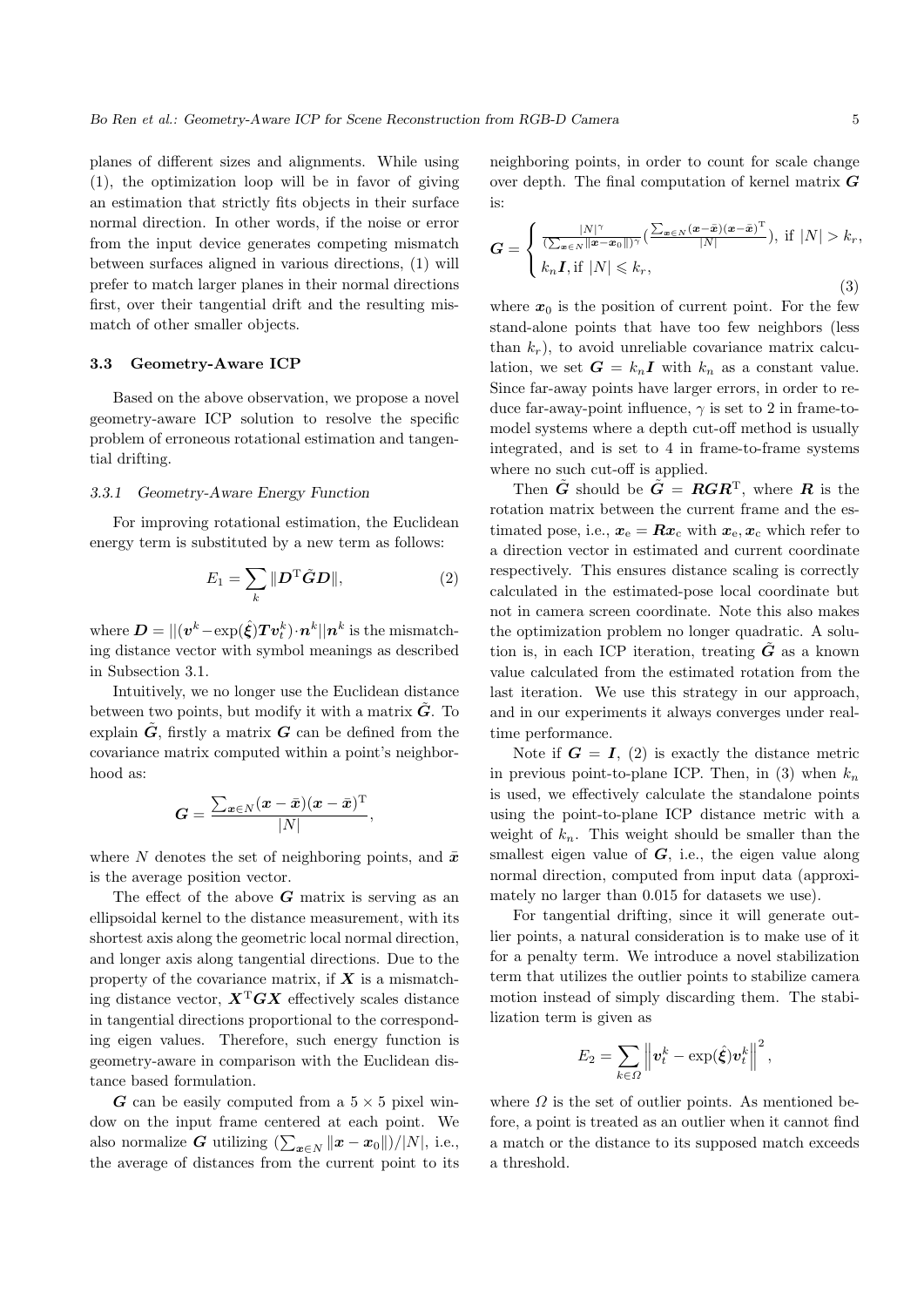The effect of this term can be observed from an extreme case, where all points are outliers. In this case the lowest penalty energy is given when camera pose remains unchanged. Thus, this term utilizes outlier points to stabilize camera motion. This strategy

is also reasonable in that between frames that contain many outliers, it is more proper to temporarily keep camera motion stable instead of allowing random registration solely by the remaining points. In practical SLAM tasks, this simple camera stabilization term can effectively reduce tangential drifting in the calculation. More details will be given in Subsection 4.1.

With the above-mentioned tangential weighting and stabilization terms, the final energy function of our approach is given as:

$$
E = \sum_{k \in \Phi} ||\mathbf{D}^{\mathrm{T}} \tilde{\mathbf{G}} \mathbf{D}|| + t \cdot \sum_{k \in \Omega} ||\mathbf{v}_t^k - \exp(\hat{\xi}) \mathbf{v}_t^k||^2, \quad (4)
$$

where  $\Phi$  contains all points except outliers,  $\Omega$  contains the outlier points, and *t* is a weight factor of the stabilization term.

Our approach computes the energy in two following aspects: reconsidering normal and tangential mismatch distances by adaptively weighting the tangential mismatch distance through kernel matrix *G*, and finding the trade-off between stabilization and movement of camera pose through the stabilization term.

# *3.3.2 Discussion Compared with NDT Methods*

In our approach, (2) is different from the distance metric used in the NDT-based algorithms[2*,*18]. The NDT-based algorithms assume the normal-aligned error is much smaller than tangential errors from the input devices and their algorithms are designed to strengthen bias toward eliminating normal-aligned mismatch. As a result, they use the Mahalanobis distance instead of the Euclidean distance, which is effectively always the invert of the covariance matrix. The basic assumption of NDT-based algorithms applies well in robotics, since the main focus there is to recover registration from laser-scanned data, which has high confidence on the normal direction. However, for general RGB-D cameras used in computer vision, certain amount of input error or noise within any direction is inevitable, and mismatching displacement along different directions should be treated equally. We show in Subsection 4.2 that in such data sequences our approach performs better than the NDT-based assumption that uses the Mahalanobis distance.

#### 6 *J. Comput. Sci. & Technol., May 2019, Vol.34, No.3*

It is also interesting to note that the covariance matrix in (2) is assumed to be always invertible in the NDT-based methods. Since the covariance matrix is symmetric and positive-semidefinite, if the assumption that it is invertible is followed, then (2) is a generalized quadratic distance metric that weights mismatch distances in different directions with an ellipsoidal kernel  $(\tilde{G})$  instead of an isotropic kernel  $(I)$  used in the pointto-plane distance metric<sup>[52]</sup>. Note this also means our term, developed from a completely different view aspect that directly analyzes drawbacks of original ICP algorithm, is not mathematically equivalent to variants of NDT-based terms, since we do not need any approximation or invertible assumption to strictly cover original ICP term by setting  $G = I$ .

# **4 Experiments**

We choose the state-of-the-art dense visual SLAM system ElasticFusion[20*,*28] as our main base system for the comparison. Their online codes not only provide better original-ICP registration results when only using depth information than other Lie-algebra based systems such as InfiniTA $M^{[45]}$ , but also provide many options such as loop closure. In addition to experiments on Elasticfusion, we also test our algorithm on Kintinuous<sup>[21]</sup>. We run the online codes of these open-source systems on an NVIDIA GeForce GTX 970 graphics card and obtain the comparison data from their default parameters in order to evaluate the overall performances, and we assign  $k_r = 5$ ,  $k_n = 0.01$ ,  $t = 0.3$  in all our experiments unless otherwise explicitly stated. We perform the experiments on TUM RGB-D benchmark<sup>[46]</sup> and evaluate the registration performance using the absolute trajectory (ATE) root-meansquare error metric  $(RMSE)^{[46]}$  criteria.

In the comparisons, we first only use the depth information in the experiments in Subsection 4.1 and Subsection 4.2 to demonstrate the effectiveness of our approach upon itself. However, other features of the input data or improvement technique over ICP can be easily integrated by simply substituting our energy terms for previous distance metric term, and we show the comparison of integration results with some common methods in Subsection 4.3. In the following, "default ICP" refers to the online ICP code of ElasticFusion and Kintinuous using point-to-plane ICP. For speed performance, calculating ICP using the default code of ElasticFusion runs at 4.5 ms/frame; after substituting our energy terms for the default distance metric term into the ElasticFusion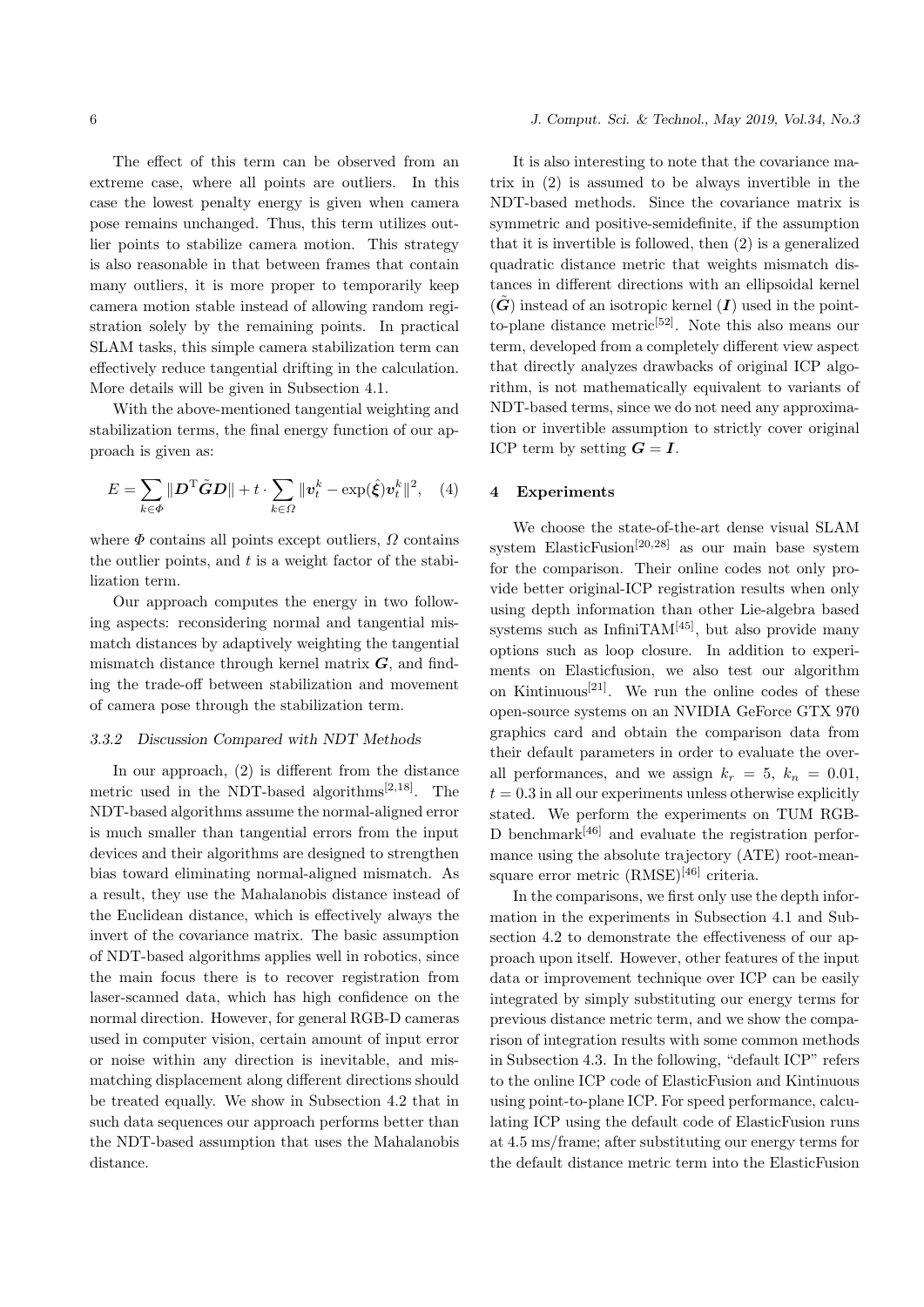code, our approach runs at 12.1 ms/frame, achieving good convergence with real-time performance.

#### **4.1 Comparison with Point-to-Plane ICP**

We compare our approach with the point-to-plane ICP in both frame-to-frame strategy and frame-tomodel strategy.

Table 1 shows the comparison result in frame-toframe SLAM tasks. The stabilization term is not included in our approach in this comparison. Our approach achieves better performance in almost all the data sequences used in the test, with an average 50% improvement of pose estimation accuracy.

The frame-to-model strategy is generally considered to be more robust than the frame-to-frame strategy, and is adopted by most recent SLAM systems. Our following experiments will be mainly with this strategy. In this subsection, we use ElasticFusion as our base system.

**Table 1**. Comparison of ATE RMSE on the TUM RGB-D Benchmark[46] Between Point-to-Plane ICP (PPICP) and Our ICP in Frame-to-Frame Manner

|       | .360   | ∟desk  | 1_room | $1$ rpv    | $2_{\rm XVZ}$ | 2_desk         | 3 cab      | 3_lcab  | 3.loh      | $3\text{snf}$ | $3_{\rm Snn}$ |
|-------|--------|--------|--------|------------|---------------|----------------|------------|---------|------------|---------------|---------------|
| PPICP | 0.1752 | 0.0780 | 0.2292 | $0.075\,6$ | 0.1833        | 1.1503         | 0.5862     | 1.203.7 | 0.5194     | 0.1807        | 0.1788        |
| Ours  | 0.1491 | 0.0664 | 0.1892 | 0.0534     | $0.087\,0$    | $\,0.610\,5\,$ | $0.366\,0$ | 0.7089  | $0.317\,5$ | 0.0767        | 0.1441        |
|       |        |        |        |            |               |                |            |         |            |               |               |

Note: Stabilization term is not included. Bold numbers are the better ones.

Table 2 and all following tables illustrate the result of pose estimation on different data sequences using frame-to-model manner. In Table 2, on most data sequences, the performance of our approach largely exceeds that of the point-to-plane ICP. Table 2 also shows quantitatively the separate improvement of each of our modifications when applied alone. The "metric" column shows the results applying  $\tilde{G}$  but without the stabilization term. The "stabilization" column shows the results directly adding the stabilization term to the energy function of default ICP. One can observe that enhancements in rotational estimation and tangential drifting have different extent of importance depending on data sequences, but each of them as well as their combination has better performance than the default ICP on almost all the datasets.

**Table 2.** Performance Comparison of Original Point-to-Plane ICP and Our Improved ICP Energy Function Formulations

| Sequence           | Default | Metric | Stabilization | <b>Both</b> |  |  |  |  |  |
|--------------------|---------|--------|---------------|-------------|--|--|--|--|--|
| 1.360              | 0.1702  | 0.1751 | 0.1709        | 0.1168      |  |  |  |  |  |
| $1$ desk           | 1.0064  | 0.0497 | 0.0514        | 0.0575      |  |  |  |  |  |
| $1$ -room          | 0.4312  | 0.1901 | 0.1860        | 0.1885      |  |  |  |  |  |
| $1_{\text{.}rpv}$  | 0.0324  | 0.0313 | 0.0307        | 0.0307      |  |  |  |  |  |
| $2_{\text{XYZ}}$   | 0.0199  | 0.0197 | 0.0194        | 0.0197      |  |  |  |  |  |
| $2$ -desk          | 0.1330  | 0.1176 | 0.1211        | 0.1173      |  |  |  |  |  |
| $3$ <sub>cab</sub> | 0.3948  | 0.3502 | 0.0641        | 0.0353      |  |  |  |  |  |
| 3                  | 0.1760  | 0.0896 | 0.1207        | 0.1182      |  |  |  |  |  |
| 3_loh              | 0.1227  | 0.0932 | 0.0956        | 0.0970      |  |  |  |  |  |
| 3 <sub>snf</sub>   | 0.0688  | 0.0309 | 0.0306        | 0.0303      |  |  |  |  |  |
| $3_{-}$ snn        | 0.0203  | 0.0254 | 0.0252        | 0.0246      |  |  |  |  |  |

Note: default: the ATE values of the original ICP; metric: our ICP with only distance metric modified; stabilization: our ICP with only stabilization term; both: our ICP with both modification applied. Bold numbers are the better ones.

Figs.3 and 4 qualitatively show the registration results generated by our approach and the point-to-plane ICP. In Fig.3, both the modified distance metric and the stabilization term contribute to a better result. Note how the modified distance metric corrects erroneous rotational estimation in default ICP, and the stabilization term suppresses tangential drifting. Fig.4 is another data sequence easy to cause camera pose drift. Again our approach is capable of correctly registering with depth information alone.

We note that in Table 2 some ATE RMSE values are slightly higher when both modification to distance metric and stabilization term are applied than when only one of them is applied. We take the result on 1 desk depth input as an example. In Fig.5 we show the reconstruction results around the critical frames that pointto-plane ICP fails. It can be observed that at that time the input frame contains only a few large planes, and as a result erroneous rotational estimation and large drifting both occur using point-to-plane ICP, which exactly corresponds to our analysis in Subsection 3.1. Applying either part of our approach can correct the estimation at this critical point. This example shows that one reason for better results obtained by our approach is that it automatically enhances camera pose estimation especially at critical input frames where point-to-plane ICP is easy to fail. When the two aspects of our approach complement each other, such as in 1 360, and 3 cab, the result can improve significantly. When the two aspects correlate as in 1 desk, or one of them is improper to apply (e.g., in the extreme case, no worry of tangential drifting leads to no need of camera stabilization), applying only one of them may be a better choice,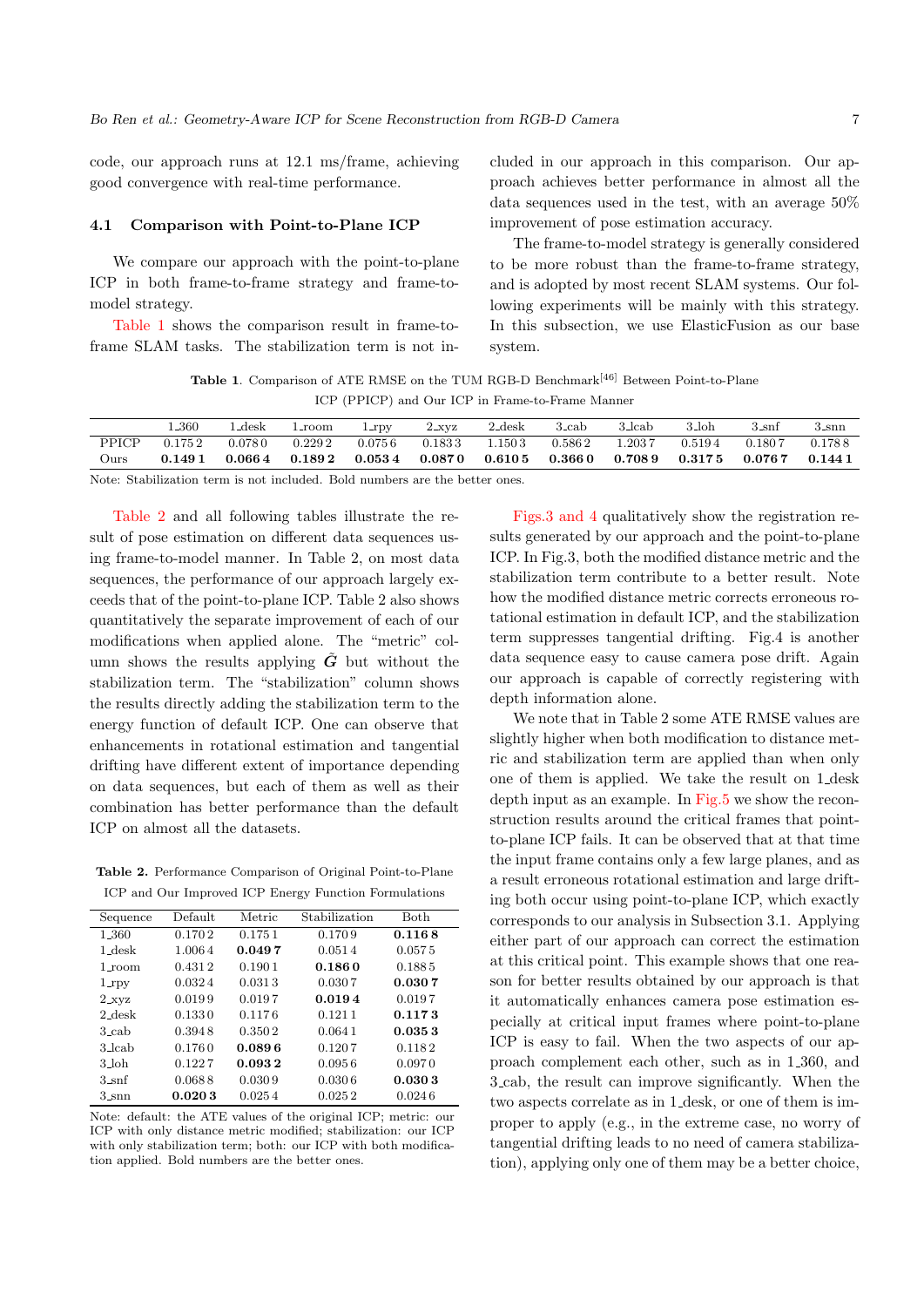

Fig.3. Qualitative comparison of scene models reconstructed by different algorithms on 3 cabinet sequence. (a) Reference original color image from the data sequence. (b) Reconstruction result of ElasticFusion. (c)–(e) Results of our method with only modified distance metric, only adding stabilization term and combination of the two factors, respectively.



Fig.4. Qualitative comparison of scene models of 3 large cabinet data sequence reconstructed by default ICP and our approach on ElasticFusion. (a) Reference original image from the data sequence. (b) Result of default ICP. (c) Result of our approach.



Fig.5. Illustration of critical frames using 1 desk. The top, middle and bottom rows are the inputs and reconstruction outputs using depth information at three sequential frames (252–254) by ElasticFusion. (a) Input depth data (with RGB input at upper-left corner as reference). (b) Camera pose estimation of default ICP. (c)(d) Camera pose estimation applying our modification to distance metric and applying the stabilization term, respectively. It is clear that the default ICP behaves just as our analysis in Subsection 3.1, and both of our two enhancement aspects are able to provide correct camera pose estimation at this critical point.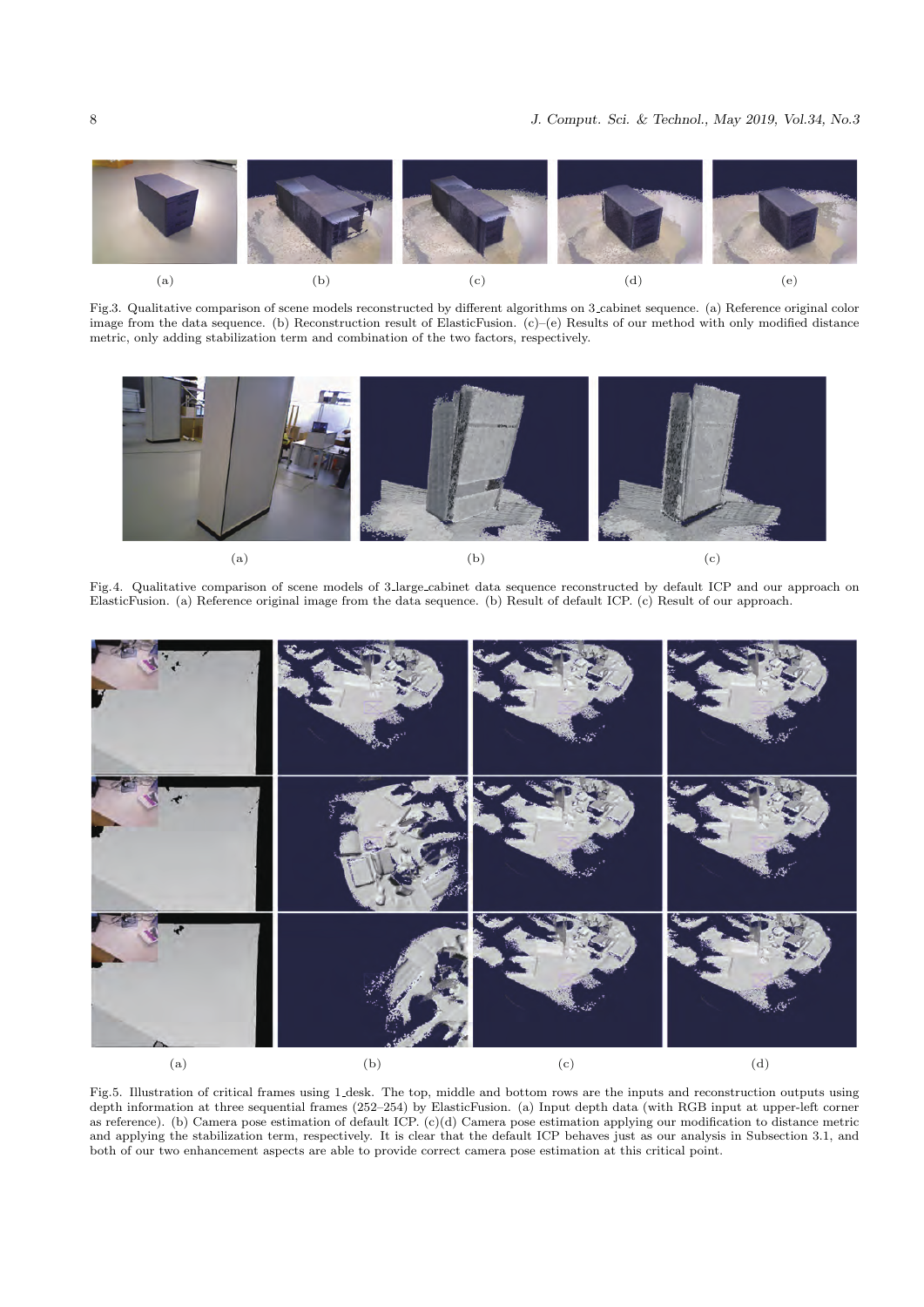though in Table 2 we can observe in most of such times the difference between "both" and using either single strategy is small compared with the improvement to point-to-plane ICP.

It is worth noting that datasets in the TUM RGB-D benchmark all contain more or less some planar features. Our approach has shown performance from being at least acceptable to large improvements in all experiments. This includes datasets that contain many small objects with non-aligning surface normals (e.g., 1 desk, 1 rpy, and 1 360) and shows the generality of our approach.

# **4.2 Comparison with Distance Metric from NDT**

We also test the performance of Mahalanobis distance used by the NDT-based methods on the data sequences both with and without our stabilization term. Shown in Table 3, our approach applies much better in more than 70% of the data sequences tested, with about half of the data sequences having large improvements, and is hardly worse in the remaining data sequences.

### **4.3 Further Integration with Existing Methods**

In this subsection we demonstrate the flexibility of our approach in combination with existing variations of the ICP algorithm. We test the performance on both surfel-based ElasticFusion and voxel-based Kintinuous. The latter integrates color information and loop closure optimization. In experiments of this subsection, we always use our full energy function (4) in our approach. Shown in Table 4, in general, our approach produces better results under various combinations of strategies,

and has comparable results on certain datasets that already show small ATE values (less than 0.04).

*Combination with Color Information*. Color information is proved to be useful in SLAM problems, and is popularly used by recent registration algorithms. Table 4 shows a comparison result using Kintinuous system with the color information combined in the optimization. It is to be noted that the modification to the distance metric in our approach also affects the choice of weight factor *w* before color energy term. In our experiments *w* is set to 250. For the Kintinuous system we set  $t = 0.0005$ , and our result has generally smaller ATE RMSE values on most of the data sequences. Table 4 shows a comparison result using ElasticFusion, where our approach also shows better results.

**Table 3.** Comparison of Our Approach Using Covariance (C) Matrix and Using Mahalanobis Distance Which Uses Inverse Covariance (IC) Matrix Adopted by NDT-Based Methods

| Sequence        | С      | IС     | $C + S$ | $IC + S$ |
|-----------------|--------|--------|---------|----------|
| 1.360           | 0.1751 | 0.5041 | 0.1168  | 0.282.5  |
| $1$ desk        | 0.0497 | 1.9323 | 0.0575  | 0.7385   |
| 1_room          | 0.1901 | 0.1639 | 0.1885  | 0.1648   |
| $1$ rpy         | 0.0313 | 0.0314 | 0.0307  | 0.0313   |
| $2_{\rm{.XYZ}}$ | 0.0197 | 0.0185 | 0.0197  | 0.0185   |
| $2$ desk        | 0.1176 | 0.1159 | 0.1173  | 0.1158   |
| 3 cab           | 0.3502 | 0.5003 | 0.0353  | 0.5239   |
| 3 lcab          | 0.0896 | 0.1400 | 0.1182  | 0.1392   |
| 3_loh           | 0.0932 | 0.1190 | 0.0970  | 0.1219   |
| $3$ _snf        | 0.0309 | 0.0854 | 0.0303  | 0.0851   |
| 3 snn           | 0.0254 | 0.0651 | 0.0246  | 0.1889   |

Note: We show both situations with and without the stabilization (S) term. Our approach applies much better in more than 70% of the data sequences tested, and is hardly worse in the remaining data sequences. Bold numbers are the better ones.

**Table 4**. Five Groups (a)–(e) of Comparisons Between Different Options of Kintinuous (Kint) and ElasiticFusion (Elas) Measured by ATE RMSE

| Setting                   |     |            | Sequence           |           |                    |                              |               |                    |                                                                     |                                      |           |                    |             |
|---------------------------|-----|------------|--------------------|-----------|--------------------|------------------------------|---------------|--------------------|---------------------------------------------------------------------|--------------------------------------|-----------|--------------------|-------------|
|                           |     |            | 1.360              | $1$ -desk | $1$ -room          | $1$ -rpy                     | $2_{\rm XVZ}$ | 2 <sub>-desk</sub> | $3$ <sub>cab</sub>                                                  | $3$ -lcab                            | 3_loh     | $3\text{-snf}$     | $3_{-}$ snn |
| $\text{Kint}(\mathbf{a})$ |     | c, d       | 0.1470             | 0.0833    | 0.2174             | 0.0354                       | 0.0578        | 0.1154             | 0.2006                                                              | 0.0891                               | 0.0459    | 0.0214             | 0.0313      |
|                           |     | c, o       | 0.1199             | 0.0740    | 0.1804             | 0.0444                       | 0.0225        | 0.0786             | 0.0298                                                              | 0.0623                               | 0.0299    | 0.0224             | 0.0309      |
| Elas $(b)$ d              |     |            | 0.170 2            | 1.0064    | 0.4312             | 0.0324                       | 0.0199        | 0.1330             | 0.3948                                                              | 0.1760                               | 0.1227    | 0.0688             | 0.0203      |
|                           |     | $\Omega$   | 0.1168             | 0.0575    | 0.1885             | 0.0307                       | 0.0197        | $0.117\,3$         | 0.0353                                                              | 0.1182                               | 0.0970    | 0.0303             | 0.0246      |
|                           | (c) | c, d       | 0.2730             | 0.0256    | 0.2242             | 0.0408                       | 0.0129        | 0.0732             | 1.0084                                                              | 0.5970                               | 0.0226    | 0.0279             | 0.8405      |
|                           |     | $c. \circ$ | 0.2523             | 0.030.7   | 0.1746             | $0.034\,2$                   | 0.0122        | 0.0702             | 0.8091                                                              | 0.0669                               | 0.0324    | 0.0372             | 0.0302      |
|                           |     | $(d)$ l, d | $0.1702*$          | $1.0064*$ | $0.431\,2*$        | $0.0324*$                    |               | $0.0187$ $0.0942$  | 0.5266                                                              | $0.1760*$                            | 0.1065    | $0.0688*$          | $0.0203*$   |
|                           |     | 1.0        | $0.1168*$          |           |                    | $0.0581$ $0.1885*$ $0.0307*$ | 0.0193        | $0.1173*$          |                                                                     | $0.0353*$ 0.118 2* 0.097 0* 0.030 3* |           |                    | $0.0246*$   |
|                           | (e) | c, l, d    | $0.2730*$          |           | $0.0255$ $0.2242*$ | $0.0408*$                    | 0.0120        | 0.0774             | $1.0084*$                                                           | $0.5970*$                            |           | $0.0237$ $0.0279*$ | 0.5383      |
|                           |     |            | c, l, o $0.2523^*$ |           |                    |                              |               |                    | $0.0315$ $0.1746*$ $0.0342*$ $0.0119$ $0.0702*$ $0.8091*$ $0.0669*$ |                                      | $0.0324*$ | $0.0372*$          | $0.0302*$   |

Note: These options include: with color (c), with loop closure (l), using our ICP (o), and using default ICP (d). The star on the number means that the data sequences have not triggered the loop closure. Bold numbers are the better ones in each group.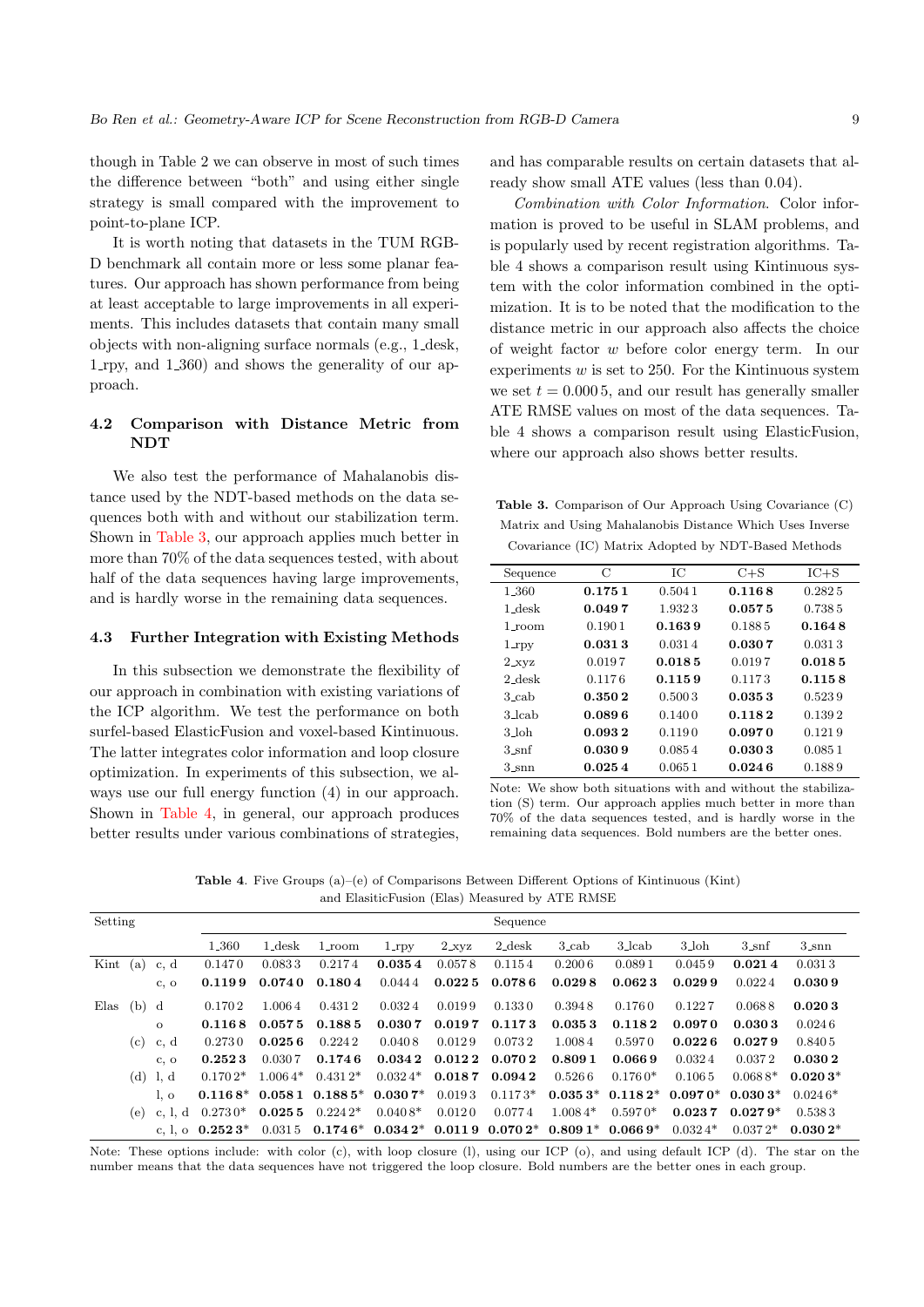*Combination with Loop Closure Optimization.* To make full use of the visual information, recent visual SLAM systems have integrated loop closure detection as an important technique to reduce accumulated drift when the camera observes old landmarks. We utilize the loop closure algorithm in ElasticFusion and test the performance of our approach combined with loop closure optimization. Shown in Table 4, our approach also performs better on most of the data sequences.

*Combination with Both Color and Loop Closure.* An integration of combining both color information and loop closure optimization, based on the ElasticFusion system, is also tested in our experiments. Again our performance has smaller ATE RMSE values in most of the data sequences shown in Table 4.

# **4.4 Limitation Discussion**

In general, our approach concentrates on handling the erroneous rotation and tangential drifting due to the default ICP algorithm. It does not enhance performance over failure cases due to other issues such as rapid jittering, fast motion of the camera, or missing data inputs. That is, our algorithm follows the common assumption that small value of  $\xi$  is not much violated, and the stabilization term can be less effective when input sequence contains rapid jittering or fast motion of the camera. Local geometric estimation in these cases can also be worse, resulting in inaccurate computation of distance metric. In such cases our approach on depth alone can give only comparable results (e.g., fast rotation case in  $1$ -rpy, jittering in  $3$ -snn). We note that in the cases on which our approach does not perform well, the default ICP usually does not perform well either. Alternative assistant techniques such as providing better initial guesses will be further needed to improve the performance on related datasets.

It is to be noted that in general cases, the stabilization term has a limitation that it can count in newly appeared points when there is no match for them. Theoretically, these points should not prevent the camera to move. However, if we assume the camera moves slowly, new points are revealed under the following two situations. 1) New points are revealed on the "boundary" of existing planes. Such newly revealed points are much fewer than existing points, and the stabilization term is always  $10^2-10^4$  times smaller than the other term in good matching, thereby the possible induced error is small. 2) A new plane is revealed. The new plane is "new" only at one single frame, and the possible temporary influence can be corrected by later calculations. Our experiments have shown that the small possible drawbacks during good matching are out-weighted by the total benefit of preventing large tangential drifting.

A failure case of our approach is shown in Fig.6. We perform this experiment on the 3-teddy dataset on an NVIDIA GeForce 1080Ti GPU. In this dataset, the depth input sequence contains lots of frames with excessive missing depth values. Unlike in other datasets, in 3 teddy the outlier points are so many that they begin to prevent camera motion in a long time (more than 500 frames), leading to pose estimation failure before the depth input finally becomes good again.

# **5 Conclusions**

In this paper a novel energy function formulation is proposed for the ICP algorithm, which reduces rotational estimation error and tangential drifting of camera pose. Experiments based on state-of-the-art real-time



Fig.6. Failure case due to excessive missing input data. Upper row: (a)(b) the 1500th and the 2048th frame of input video, respectively. (c)(d) Reconstructed models of default ICP at those frames, respectively. (e)(f) Reconstructed models of our approach at those frames, respectively. Bottom row: (a)–(f) Depth data from intermediate frames 1 500, 1 560, 1 708, 1 898, 1 942, 2 048, respectively. Excessive missing data causes the stabilization term to prevent camera moving, resulting in the askew shape of our approach at frame 2 048.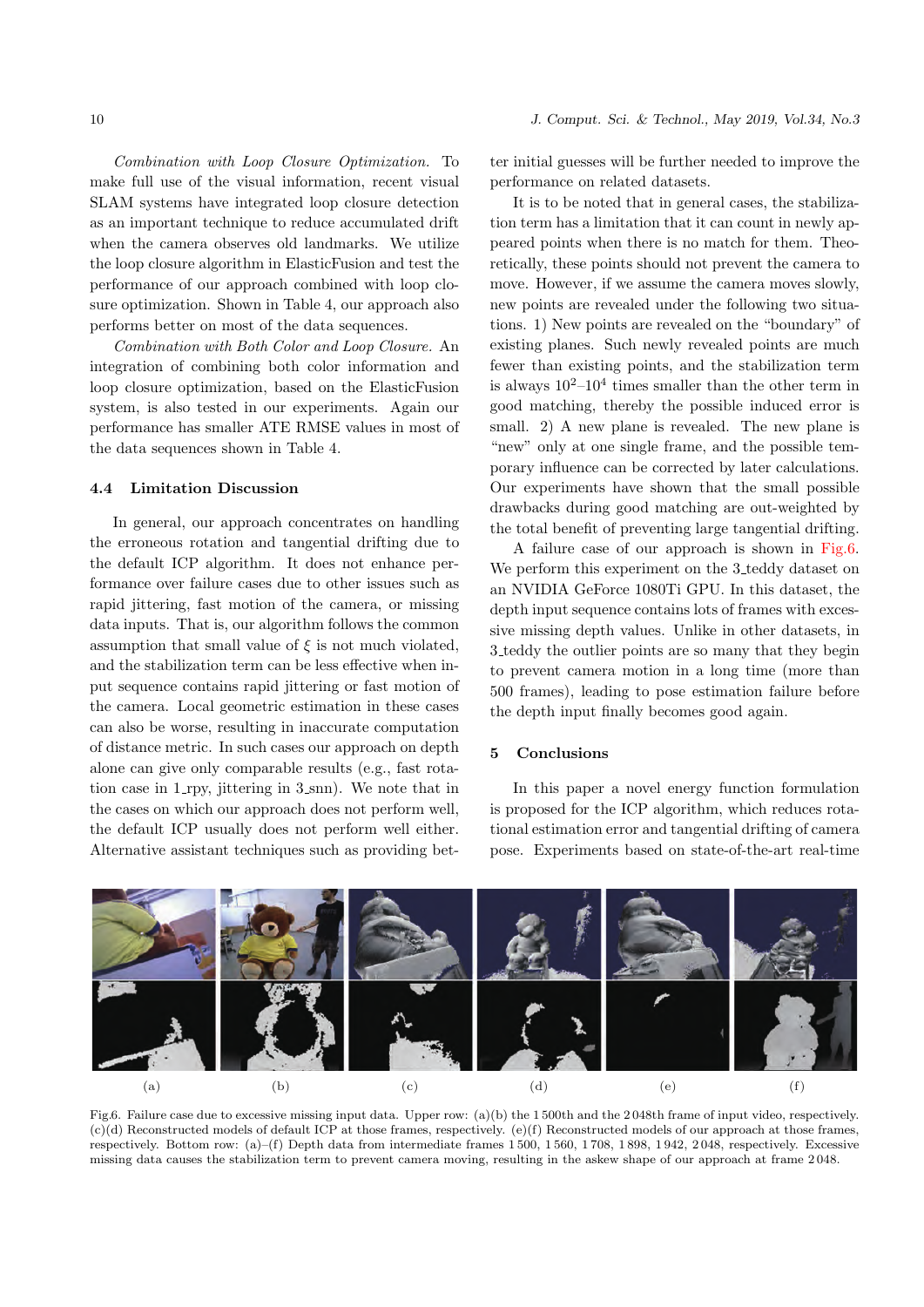3D dense reconstruction platforms, e.g., ElasticFusion and Kintinuous, showed that our method outperforms previous matching energy function variations on the TUM RGB-D SLAM dataset using the ATE RMSE criteria. The proposed method is simple, fast yet effective. Moreover, our solution is readily integratable with previous ICP algorithms using color or loop closure.

For future work, we would like to in-depth investigate the problem of adaptively integrating our distance metric with previous ICP algorithms for the best registration result on different data sequences, e.g., adaptively determining the best color weighting when using the color information.

#### **References**

- [1] Besl P J, McKay N D. Method for registration of 3-D shapes. *IEEE Transactions on Pattern Analysis and Machine Intelligence*, 1992, 14(2): 239-256.
- [2] Segal A, Hähnel D, Thrun S. Generalized-ICP. In *Proc. Robotics: Science and Systems*, June 2009, Article No. 21.
- [3] Steinbrücker F, Sturm J, Cremers D. Real-time visual odometry from dense RGB-D images. In *Proc. the 2011 IEEE International Conference on Computer Vision Workshops*, November 2011, pp.719-722.
- [4] Kerl C, Sturm J, Cremers D. Robust odometry estimation for RGB-D cameras. In *Proc. the 2013 IEEE International Conference on Robotics and Automation*, May 2013, pp.3748-3754.
- [5] Tam G K, Cheng Z Q, Lai Y K, Langbein F C, Liu Y, Marshall D, Martin R R, Sun X F, Rosin P L. Registration of 3D point clouds and meshes: A survey from rigid to nonrigid. *IEEE Transactions on Visualization and Computer Graphics*, 2013, 19(7): 1199-1217.
- [6] Salvi J, Matabosch C, Fofi D, Forest J. A review of recent range image registration methods with accuracy evaluation. *Image and Vision Computing*, 2007, 25(5): 578-596.
- [7] Rusinkiewicz S, Levoy M. Efficient variants of the ICP algorithm. In *Proc. the 3rd International Conference on 3D Digital Imaging and Modeling*, May 2001, pp.145-152.
- [8] Newcombe R A, Izadi S, Hilliges O, Molyneaux D, Kim D, Davison A J, Kohi P, Shotton J, Hodges S, Fitzgibbon A. KinectFusion: Real-time dense surface mapping and tracking. In *Proc. the 10th IEEE International Symposium on Mixed and Augmented Reality*, October 2011, pp.127-136.
- [9] Izadi S, Kim D, Hilliges O *et al.* KinectFusion: Real-time 3D reconstruction and interaction using a moving depth camera. In *Proc. the 24th Annual ACM Symposium on User Interface Software and Technology*, October 2011, pp.559- 568.
- [10] Henry P, Krainin M, Herbst E, Ren X, Fox D. RGB-D mapping: Using Kinect-style depth cameras for dense 3D modeling of indoor environments. *The International Journal of Robotics Research*, 2012, 31(5): 647-663.
- [11] Huang A S, Bachrach A, Henry P, Krainin M, Maturana D, Fox D, Roy N. Visual odometry and mapping for autonomous flight using an RGB-D camera. In *Proc. the 15th International Symposium on Robotics Research*, December 2017, pp.235-252.
- [12] Rusinkiewicz S, Hall-Holt O, Levoy M. Real-time 3D model acquisition. *ACM Transactions on Graphics*, 2002, 21(3): 438-446.
- [13] Curless B, Levoy M. A volumetric method for building complex models from range images. In *Proc. the 23rd Annual Conference on Computer Graphics and Interactive Techniques*, August 1996, pp.303-312.
- [14] Simon D A. Fast and accurate shape-based registration [Ph.D. Thesis]. Robotics Institute, Carnegie Mellon University, 1996.
- [15] Johnson A E, Kang S B. Registration and integration of textured 3D data. *Image and Vision Computing*, 1999, 17(2): 135-147.
- [16] Jin H, Favaro P, Soatto S. Real-time feature tracking and outlier rejection with changes in illumination. In *Proc. the 8th International Conference on Computer Vision*, July 2001, pp.684-689.
- [17] Chen Y, Medioni G. Object modelling by registration of multiple range images. *Image and Vision Computing*, 1992, 10(3): 145-155.
- [18] Biber P, Straßer W. The normal distributions transform: A new approach to laser scan matching. In *Proc. the 2003 IEEE/RSJ International Conference on Intelligent Robots and Systems*, October 2003, pp.2743-2748.
- [19] Magnusson M, Lilienthal A, Duckett T. Scan registration for autonomous mining vehicles using 3D-NDT. *Journal of Field Robotics*, 2007, 24(10): 803-827.
- [20] Whelan T, Leutenegger S, Salas-Moreno R F, Glocker B, Davison A J. ElasticFusion: Dense SLAM without a pose graph. In *Proc. Robotics: Science and Systems XI*, July 2015, Article No. 1.
- [21] Whelan T, Kaess M, Fallon M, Johannsson H, Leonard J, McDonald J. Kintinuous: Spatially extended kinectFusion. In *Proc. Robotics: Science and Systems Workshop on RGB-D: Advanced Reasoning with Depth Cameras,* July 2012.
- [22] Pomerleau F, Colas F, Siegwart R, Magnenat S. Comparing ICP variants on real-world data sets — Open-source library and experimental protocol. *Autonomous Robots*, 2013, 34(3): 133-148.
- [23] Holz D, Ichim A E, Tombari F, Rusu R B, Behnke S. Registration with the point cloud library: A modular framework for aligning in 3-D. *IEEE Robotics* & *Automation Magazine*, 2015, 22(4): 110-124.
- [24] Whelan T, Johannsson H, Kaess M, Leonard J J, McDonald J. Robust real-time visual odometry for dense RGB-D mapping. In *Proc. the 2013 IEEE International Conference on Robotics and Automation*, May 2013, pp.5724-5731.
- [25] Choi S, Zhou Q Y, Koltun V. Robust reconstruction of indoor scenes. In *Proc. the 2015 IEEE Conference on Computer Vision and Pattern Recognition*, June 2015, pp.5556- 5565.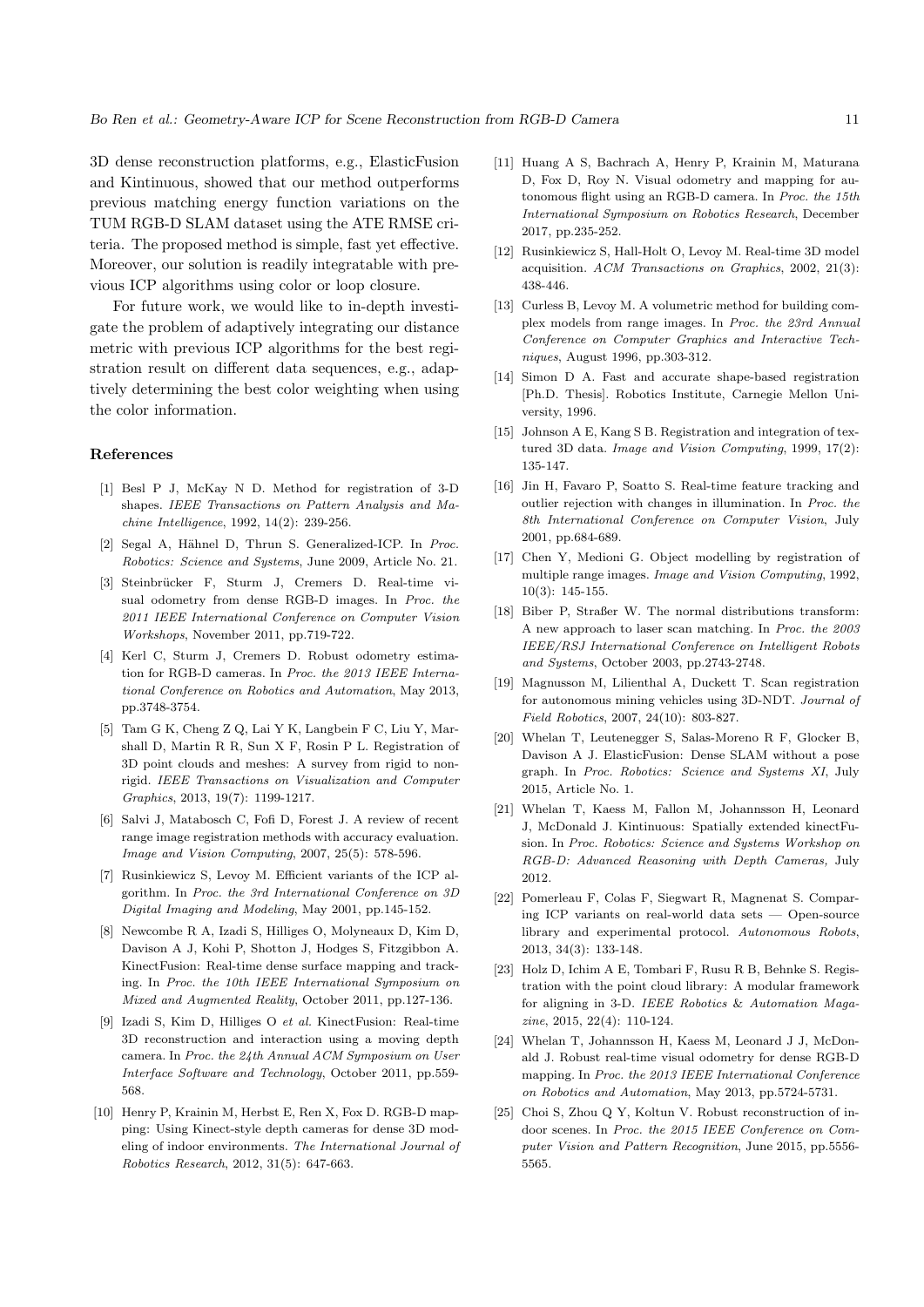12 *J. Comput. Sci. & Technol., May 2019, Vol.34, No.3*

- [26] Valentin J, Vineet V, Cheng M M, Kim D, Shotton J, Kohli P, Nießner M, Criminisi A, Izadi S, Torr P. Semantic-Paint: Interactive 3D labeling and learning at your fingertips. *ACM Transactions on Graphics*, 2015, 34(5): Article No. 154.
- [27] Kähler O, Prisacariu V A, Ren C Y, Sun X, Torr P, Murray D. Very high frame rate volumetric integration of depth images on mobile devices. *IEEE Transactions on Visualization and Computer Graphics*, 2015, 21(11): 1241-1250.
- [28] Whelan T, Salas-Moreno R F, Glocker B, Davison A J, Leutenegger S. ElasticFusion: Real-time dense SLAM and light source estimation. *The International Journal of Robotics Research*, 2016, 35(14): 1697-1716.
- [29] Hu R, Wen C, van Kaick O, Chen L, Lin D, CohenOr D, Huang H. Semantic object reconstruction via casual handheld scanning. *ACM Trans. Graph.*, 2018, 37(6): Article No. 219.
- [30] Cheng M, Hou Q, Zhang S, Rosin P L. Intelligent visual media processing: When graphics meets vision. *J. Comput. Sci. Technol.*, 2017, 32(1): 110-121.
- [31] Whelan T, Kaess M, Leonard J J, McDonald J. Deformation-based loop closure for large scale dense RGB-D SLAM. In *Proc. the 2013 IEEE/RSJ International Conference on Intelligent Robots and Systems*, November 2013, pp.548-555.
- [32] Pirker K, Rüther M, Schweighofer G, Bischof H. GPSlam: Marrying sparse geometric and dense probabilistic visual mapping. In *Proc. the 22nd British Machine Vision Conference*, August 2011, Article No. 102.
- [33] Konolige K, Agrawal M. FrameSLAM: From bundle adjustment to real-time visual mapping. *IEEE Transactions on Robotics*, 2008, 24(5): 1066-1077.
- [34] Davison A J. Real-time simultaneous localisation and mapping with a single camera. In *Proc. the 9th IEEE International Conference on Computer Vision*, October 2003, pp.1403-1410.
- [35] Klein G, Murray D. Parallel tracking and mapping for small AR workspaces. In *Proc. the 6th IEEE/ACM International Symposium on Mixed and Augmented Reality*, November 2007, pp.225-234.
- [36] Dai A, Nießner M, Zollhöfer M, Izadi S, Theobalt C. BundleFusion: Real-time globally consistent 3D reconstruction using on-the-fly surface reintegration. *ACM Transactions on Graphics*, 2017, 36(3): Article No. 24.
- [37] Granger S, Pennec X. Multi-scale EM-ICP: A fast and robust approach for surface registration. In *Proc. the 7th European Conference on Computer Vision*, May 2002, pp.418- 432.
- [38] Liu Y. A mean field annealing approach to accurate free form shape matching. *Pattern Recognition*, 2007, 40(9): 2418-2436.
- [39] Rangarajan A, Chui H, Mjolsness E, Pappu S, Davachi L, Goldman-Rakic P, Duncan J. A robust point-matching algorithm for autoradiograph alignment. *Medical Image Analysis*, 1997, 1(4): 379-398.
- [40] Bylow E, Sturm J, Kerl C, Kahl F, Cremers D. Real-time camera tracking and 3D reconstruction using signed distance functions. In *Proc. Robotics: Science and Systems IX*, June 2013, Article No. 35.
- [41] Jian B, Vemuri B C. Robust point set registration using Gaussian mixture models. *IEEE Transactions on Pattern Analysis and Machine Intelligence*, 2011, 33(8): 1633-1645.
- [42] Tsin Y, Kanade T. A correlation-based approach to robust point set registration. In *Proc. the 8th European Conference on Computer Vision*, May 2004, pp.558-569.
- [43] Song P. Local voxelizer: A shape descriptor for surface registration. *Computational Visual Media*, 2015, 1(4): 279- 289.
- [44] Nießner M, Zollhöfer M, Izadi S, Stamminger M. Real-time 3D reconstruction at scale using voxel hashing. *ACM Trans. Graph.*, 2013, 32(6): Article No. 169.
- [45] Prisacariu V A, Kahler O, Cheng M M, Ren C Y, Valentin J, Torr P H S, Reid I D, Murray D W. A framework for the volumetric integration of depth images. arXiv: 1410.0925, 2014. https://arxiv.org/abs/1410.0925, March 2019.
- [46] Sturm J, Engelhard N, Endres F, Burgard W, Cremers D. A benchmark for the evaluation of RGB-D SLAM systems. In *Proc. the 2012 IEEE/RSJ International Conference on Intelligent Robots and Systems*, Oct. 2012, pp.573-580.
- [47] Kraft M, Nowicki M, Schmidt A, Fularz M, Skrzypczyński P. Toward evaluation of visual navigation algorithms on RGB-D data from the first- and second-generation Kinect. *Machine Vision and Applications*, 2017, 28(1/2): 61-74.
- [48] Magnusson M. The three-dimensional normal-distributions transform: An efficient representation for registration, surface analysis, and loop detection [Ph.D. Thesis]. Örebro University, 2009.
- [49] Huhle B, Magnusson M, Straßer W, Lilienthal A J. Registration of colored 3D point clouds with a kernel-based extension to the normal distributions transform. In *Proc. the 2008 IEEE International Conference on Robotics and Automation*, May 2008, pp.4025-4030.
- [50] Pulli K. Multiview registration for large data sets. In *Proc. the 2nd International Conference on 3D Digital Imaging and Modeling*, October 1999, pp.160-168.
- [51] Dorai C, Wang G, Jain A K, Mercer C. Registration and integration of multiple object views for 3D model construction. *IEEE Transactions on Pattern Analysis and Machine Intelligence*, 1998, 20(1): 83-89.
- [52] Abou-Moustafa K, Ferrie F P. Local generalized quadratic distance metrics: Application to the *k*-nearest neighbors classifier. *Advances in Data Analysis and Classification*, 2018, 12(2): 341-363.



**Bo Ren** received his Ph.D. degree in computer science from Tsinghua University, Beijing, in 2015. He is currently a lecturer in the College of Computer Science, Nankai University, Tianjin. His research interests include physically-based simulation and rendering, scene geometry reconstruction and

analysis. His recent research focuses on multi-fluid and multi-phase simulations in computer graphics.